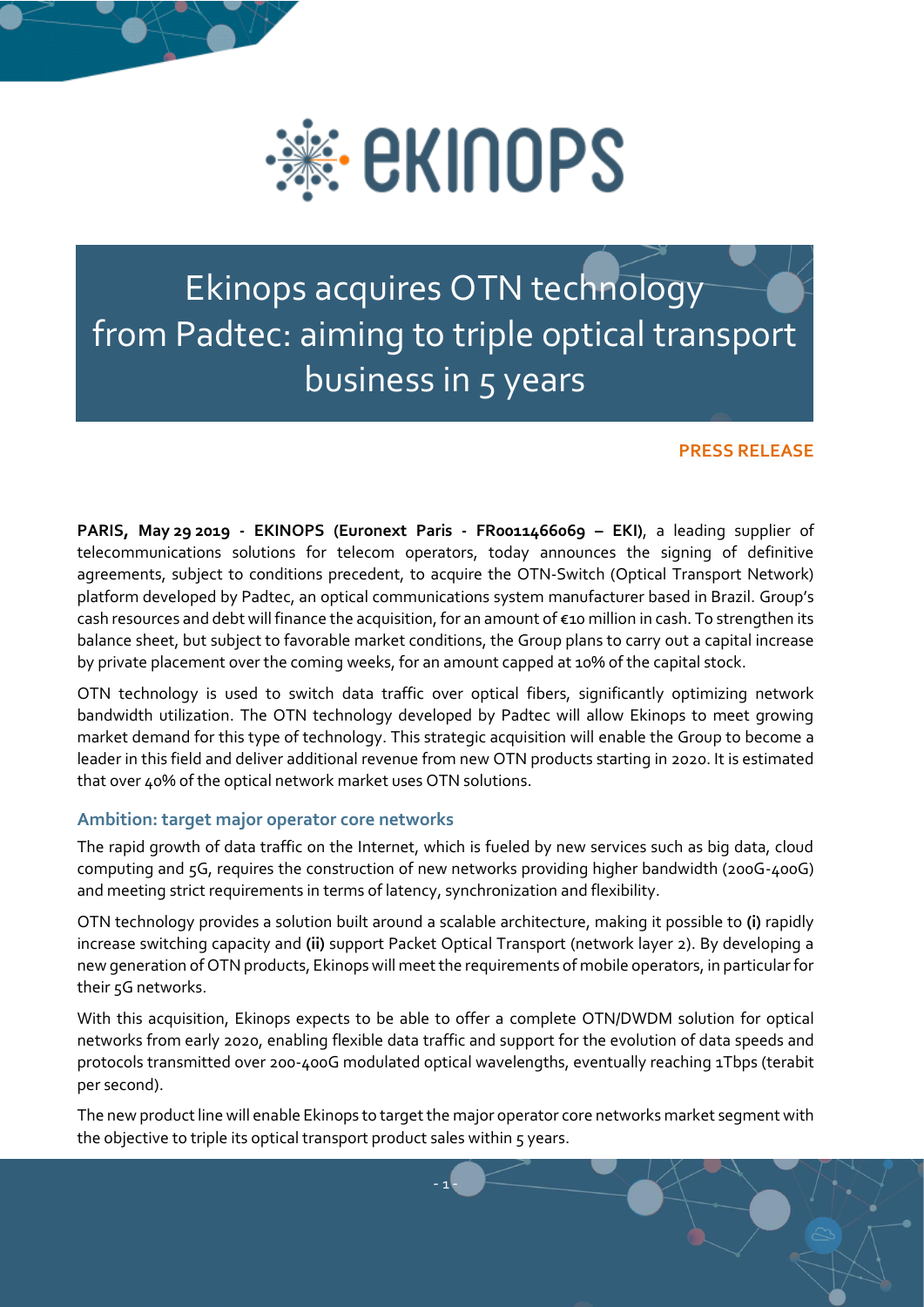

#### **Main transaction terms**

Through this transaction, Ekinops will acquire OTN technology and an R&D team comprising 25 engineers based in Campinas, near Sao Paulo (Brazil) for €10 million in cash. Brazilian operations will be overseen by Jean-Luc Pamart, co-founder of Ekinops and VP of R&D for optical transport.

The acquisition is financed by the Group's cash resources ( $\epsilon$ 14.2 million net cash<sup>1</sup> at December 31, 2018) and debt. The Group raised €6.5 million of bank loans in Q2 2019.

To strengthen its balance sheet, the Group plans to carry out a capital increase over the coming weeks, provided that market conditions are favorable. It will take the form of a private placement with qualified investors for an amount capped at 10% of the capital stock. The major shareholders sitting on the Board of Directors, Aleph Golden Holdings Sarl and Bpifrance, have notified the company of their intention to take part.

This acquisition is subject to the usual conditions precedent for this type of acquisition. Ekinops SA's works council (IRP) has been consulted and has delivered a favorable opinion. The Group intends to close the acquisition in Q3 2019.

## **Padtec CEO Manuel Andrade said:**

 $\ddot{\phantom{a}}$ 

"*The acquisition of the OTN-Switch Platform by a globally recognized company such as Ekinops is a validation of the capability of Padtec's engineers to develop state-of-the-art technologies deployable worldwide. Additionally, we are happy to enter into commercial agreements with Ekinops that will enable Padtec to offer the OTN-Switch on an OEM basis to our customer base in Latin America. This is a clear win-win agreement for both companies."*

#### **Didier Brédy, Chairman & CEO of Ekinops, made the following comments:**

"*The OTN technology developed by Padtec is particularly innovative and will enable Ekinops to take a major technological and commercial leap forward in order to advance its position with leading telecom operators. The agreements with Padtec, the leading Latin American manufacturer and supplier of optical networking equipment, will also allow Padtec to source the OTN products it needs from Ekinops. This major strategic acquisition means that Ekinops can target to triple its sales of optical transport products within 5 years."*

- 2 -

<sup>1</sup> Cash and cash equivalents minus borrowings (excluding bank debt relating to CIR research tax credit pre-financing)